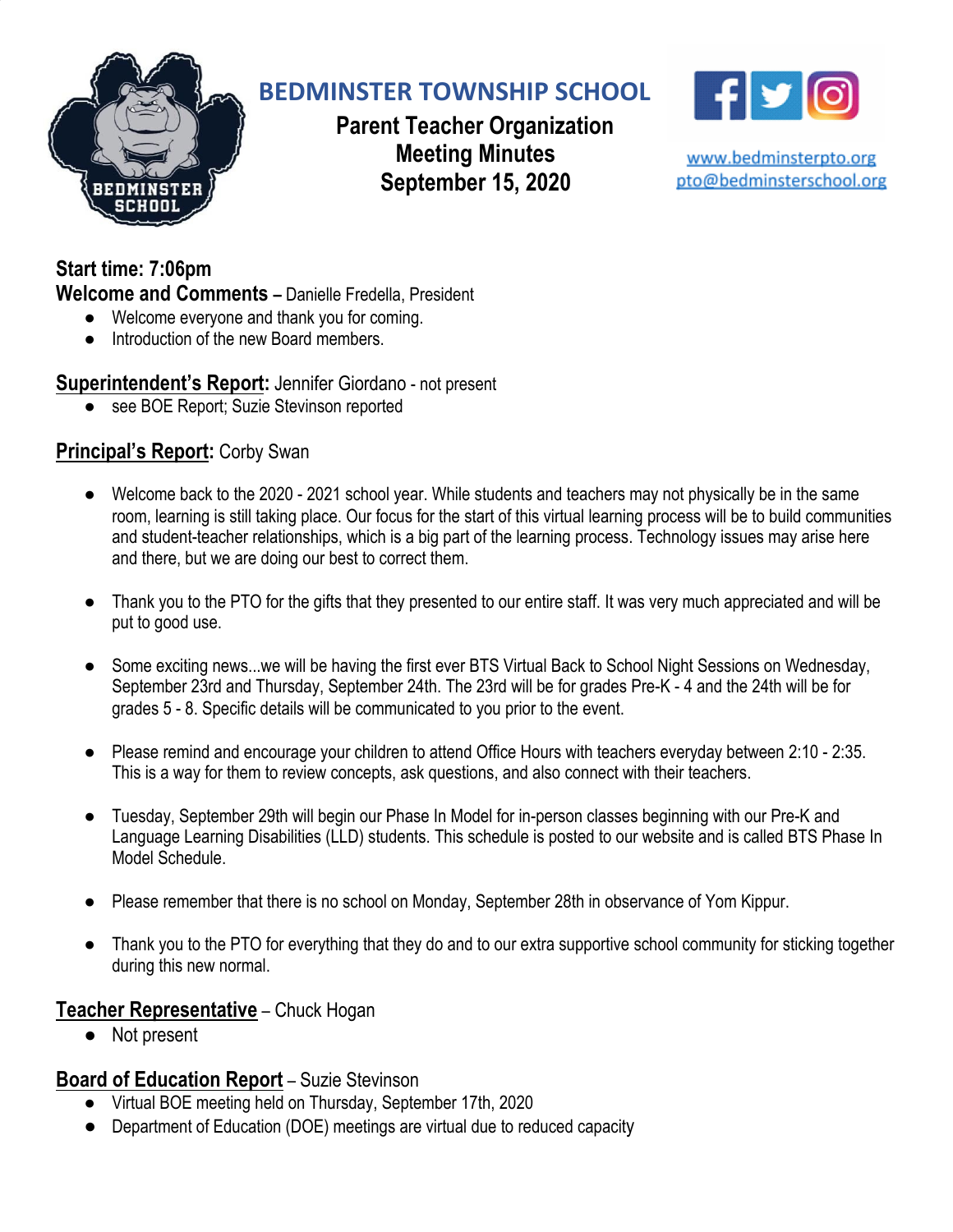#### **Correspondence and Minutes** – Marissa Nolfi, Secretary

- 8th Grade Thank you notes
- Thank you notes from teachers for beginning of year gifts
- Social Media thank yous from teachers and staff

#### **Treasurer's Report** – Amber Cross

- **●** Available on PTO website
- Inflows: PTO computer donation, Amazon Smiles, 50/50 Raffle
- Outflows: Meghan Schultze Back to school Night 2019, Check order Harlad Clarke PPD, Ralph Wojteck teacher of the year gift card, Dunkin donuts Welcome back "Luncheon" 2020, Kings-Welcome back "Luncheon" lottery tickets 2020, Danielle Fredella Bulletin Boards.
- PTO will be collecting memberships via Paypal friends and family at **btsptotreasury@gmail.com** (Amber Cross)

## **New Business**

- 2020-2021 Executive Board newly elected members
	- Danielle Fredella: President [deefredella@yahoo.com](mailto:deefredella@yahoo.com) Meghan Schultze: Vice President [meghanschultze3@gmail.com](mailto:meghanschultze3@gmail.com) Marissa Nolfi: Secretary [marissanolfi@gmail.com](mailto:marissanolfi@gmail.com) Amber Cross: Treasurer [aleber1121@gmail.com](mailto:aleber1121@gmail.com)
- PTO memberships are being collected virtually. Fee increase to \$15/family.

# **Bedminster Charities Fall Fest (BCFF):** Cancelled for 2020

- 50/50 Tickets are being sold at Bedminster Farmer's Market on Saturday's
- Volunteers Needed for the remaining weeks of Farmer's Market.

## **Spirit Wear:** Jessica Pascale & Melissa Kircher

- Minor modifications and changes to our logo. Approved by Mr. Swan.
- Spirit Wear will be virtual and contactless purchasing this year. Direct online purchases sent right to your home.
- Sale should be up in the beginning of October.

## **Halloween Events:** Cancelled for 2020

- **Spooktacular**: Danielle Fredella
- **Trunk or Treat**: Giovanna Lamiera

## **Spring Fling: Friday, April 30, 2021:** Laura DeZutter- Kamrow

- Volunteers needed for all commitment types
- Anyone interested in volunteering in any way, please email **[LauradeZutter@yahoo.com](mailto:LauradeZutter@yahoo.com)**

# **PTO Meeting Schedule:**

- **● October 13th, 7:00pm - link to follow**
- **● November 10th, 7:00pm - link to follow**
- **● December - \*no meeting\***
- **● January 12th, 7:00pm - link to follow**
- **● February 9th, 7:00pm - link to follow**
- **● March 9th, 9:30am - link to follow**
- **● April 13th, 7:00pm - link to follow**
- **● May 11th, 7:00pm - link to follow**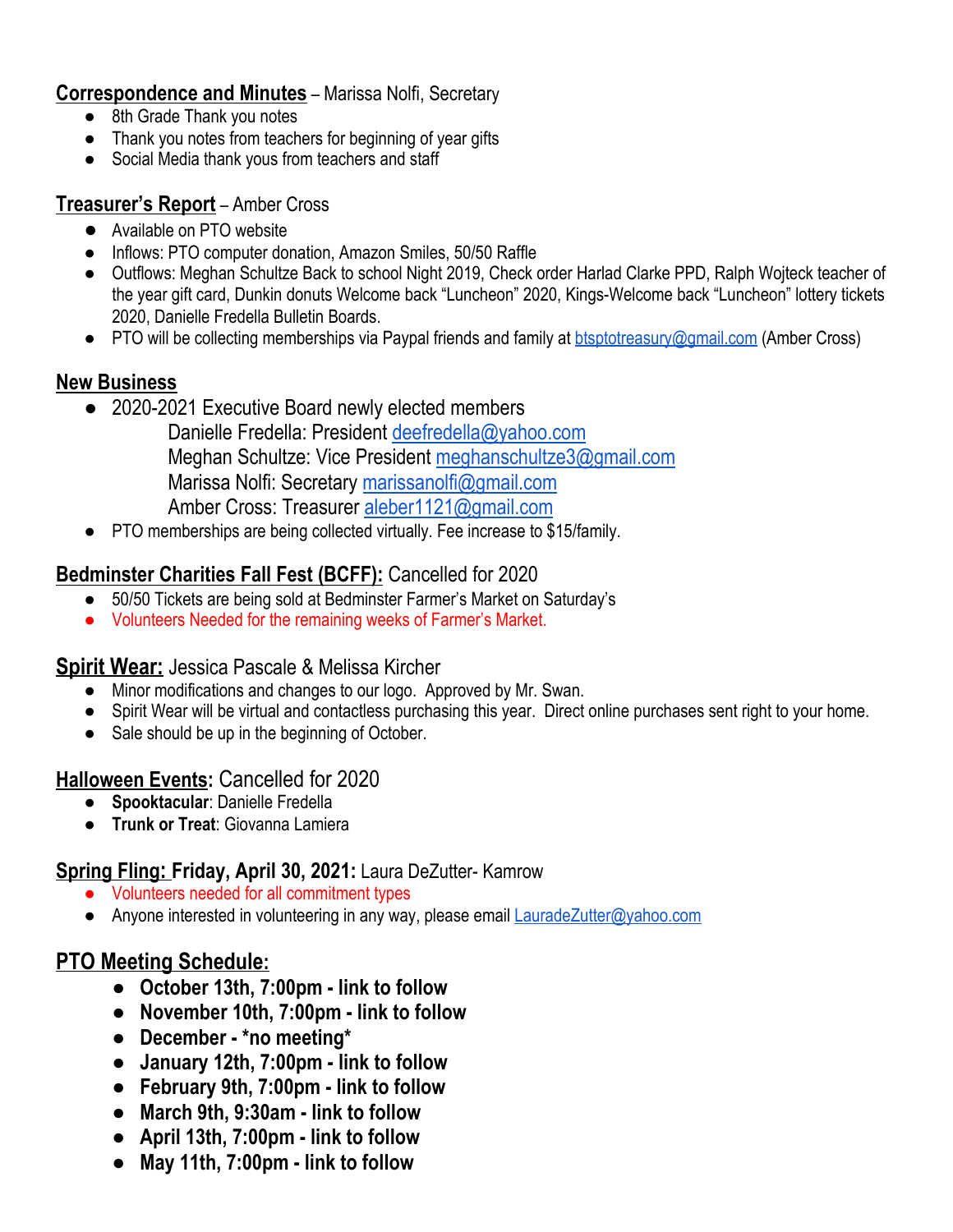- **● June 8th, 7:00pm - link to follow**
- **● Please note: ALL MEETINGS ARE SUBJECT TO CHANGE AT ANYTIME. ALL MEETINGS WILL BE HELD THROUGH GOOGLE MEET UNTIL FURTHER NOTICE.**

<http://www.bedminsterpto.org/meeting-dates.html>

Public Questions & Comments: • This portion will be held to a 15-minute limit. We politely ask that **each speaker limit his or her time to 5 minutes for comments and/or questions in regard to any** Agenda point or any other topic related to the PTO. If any written documents are to be given to the **PTO Executive Board, please email them to the Board Secretary 2 days in advance of the meeting date. pto@bedminsterschool.org**

# **Old Business**

- September 3rd. Teacher Welcome Back Luncheon cancelled
- PTO gave small token of acknowledgement to teachers and staff under the circumstance that we were unable to give them the luncheon they normally get at the beginning of each school year and that they highly deserve. (gift cards and scratch offs)

# **Ongoing Committees**

**Assemblies**: Danielle Fredella and Meghan Schultze (Temporary Chairs)

- Chair people Needed (at least 2)
- No assemblies at this time due to COVID-19 state guidelines

**Bulletin Boards**: Faith Costabile & Danielle Fredella

- Back to school boards are up, Thank you Danielle & Faith!
- <http://www.bedminsterpto.org/bulletin-boards.html>

# **Box Tops**: Stephanie Zultanky

- Chairperson needed
- No information at this time.

# **CIC, The HUB**: Anna Spitalari - not present reported by Danielle Fredella

- Diners, Demos and Donations Thursday, October 1 at 7:00pm.
- All info regarding SHYMAC/Hub will be posted via the PTO website and social media platforms.
- Meaningful and educational volunteer opportunities for Middle School students are offered throughout the year at Community in Crisis, The Hub; for information please email: Info@communityincrisis.org.
- <http://www.bedminsterpto.org/cic-the-hub.html>

# **SH Municipal Alliance:** Anna Spitalari

● nothing to report

# **Cub Scout Pack #1749-** Steve Frantz Cub Scouts Pack #1749

- Meeting scheduled for every Monday at Pluckemin Pavillion.
- Fundraising/Popcorn sales TBD

# **Donations & Corporate Matching: Executive Board**

- We are extremely fortunate to have a handful of families that consider us when their companies offer a corporate matching program.
- PTO is a 501(c)(3) nonprofit charity